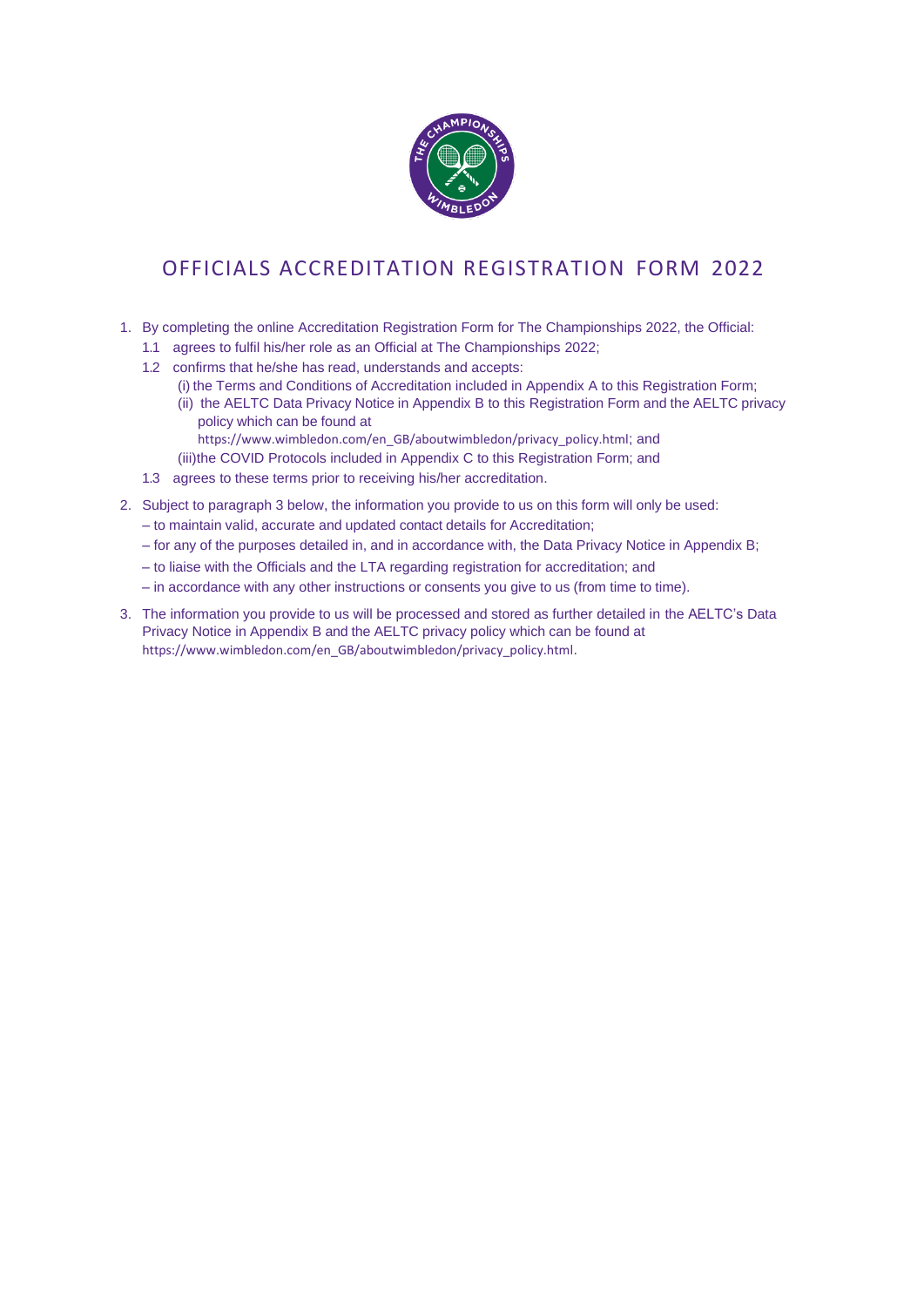## **APPENDIX A TERMS AND CONDITIONS OF ACCREDITATION**

For The Championships, Qualifying and year-round.

Any infringement of these terms may result in the immediate withdrawal of accredited status for current and/or future years and/or further legal action at the discretion of The All England Lawn Tennis Club (Championships) Limited ("AELTC").

Accredited entry into the Grounds of the All England Club and the Qualifying Competition is subject to:

- the AELTC's Conditions of Entry (including any applicable protocols and/or terms and conditions relating to COVID-19 which may be communicated to you by the AELTC), save where such Conditions conflict with any rights or obligations imposed on you pursuant to any other governing document(s) to which you are subject in the course of your duties/ activities at The Championships.
- the additional terms and conditions of accreditation as listed below. and including the COVID-19 terms included in Schedule B.
- 1. All accreditation remains the property of the AELTC who reserves the right to not issue/withdraw accreditation at any point without having to declare a reason.
- 2. Accreditation is strictly non-transferable.
- 3. Accreditation must be worn correctly at all times with the photo clearly visible and be used to be scanned in and out of the Grounds on every occasion. It must not be worn when travelling to and from the Grounds.
- 4. Access granted is restricted to areas within the Grounds and is limited to those areas necessary to perform activities directly relevant to the reason for your accreditation. Access to other areas is forbidden.
- 5. You must not post any photographs of your accreditation on any social media or make a copy of your accreditation available to any other person.
- 6. You must abide by all directions from AELTC officials and their agents at all times.
- 7. You must not take or make unauthorised photos, film, video tape or other audio or audio-visual material within non-public areas nor request autographs or photographs from players.
- 8. Gambling (defined as directly or indirectly betting, assisting betting or the use/supply of information (not already in the public domain) for betting on Championships tennis matches or any other activity relating to The Championships, whether such activities are inside or outside the Grounds) is strictly prohibited for anyone who has been granted an AELTC/Championships' accreditation. Without prejudice to or limitation of the foregoing, you shall comply with the terms of the Tennis Anti-Corruption Program (available for download from the International Tennis Integrity Agency website at [itia.tennis/.](https://itia.tennis/)
- 9. You must ensure that you are familiar with the AELTC emergency procedures and adhere to these at all times.
- 10. Those who have media accreditation are also subject to separate accreditation terms as issued in addition to these.
- 11. Accreditation may only be used when access to the Grounds is necessary for the performance of duties/ activities for which you have been accredited. Accreditation must not be used for the carrying out of business activities other than those authorised by the AELTC.
- 12. You accept and acknowledge that the AELTC shall use the data (which may include your personal data) you have provided to the AELTC for the purposes of facilitating and processing your accreditation, pursuant to the Data Privacy Notice in Appendix B and in the Schedule to the COVID Protocols in Appendix C and the AELTC's privacy policy which can be found at [wimbledon.com/privacy.](https://www.wimbledon.com/en_GB/aboutwimbledon/privacy.html)
- 13. The AELTC may alter these terms and conditions at any time if such changes are reasonably necessary to address safety issues or otherwise protect legitimate interests of the AELTC.
- 14. You must not consume alcohol in public places whilst wearing your accreditation.
- 15. You agree not to sell, or otherwise dispose of for commercial benefit, any goods provided to you by the AELTC for use during your duties for which you have been accredited (such as uniforms, clothing, printed materials, accreditation and lanyards) without the prior written approval of AELTC (not to be unreasonably withheld, delayed or conditioned).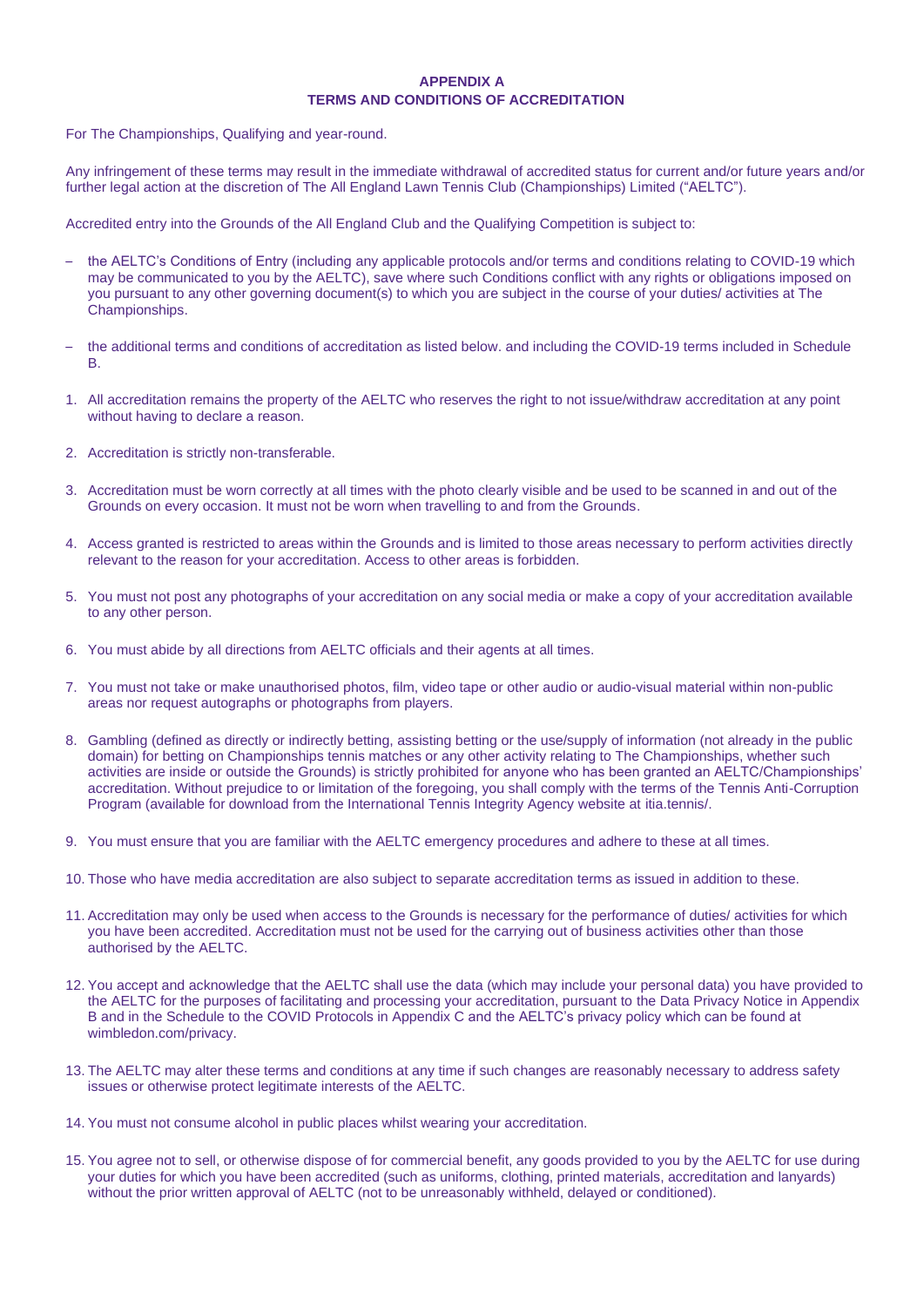#### **APPENDIX B ACCREDITATION DATA PRIVACY NOTICE**

Please read the following carefully:

- 1. For the purposes of this form; "Accreditation" is the process by which the AELTC issues permission for all authorised nonspectator personnel to gain access to the grounds at Church Road, Wimbledon, SW19 and theWimbledon Qualifying & Community Sports Centre, Roehampton (collectively, the "Grounds") at any time"
- 2. Accreditation is granted based on the personal data you provide to us and the information we receive fromthird parties in connection with that data. Decisions are taken by the AELTC at its discretion at all stages of the Accreditation process.
- 3. Terms used in this form, but not otherwise defined, shall have the meanings given to them in the UK GDPRwhich merges the Data Protection Act 2018 and the General Data Protection Regulation (EU) 2016/679.
- 4. For the purposes of this form, the data controller is The All England Lawn Tennis Club (Championships) Limited (the "AELTC" or "we/us/our") (company number 07546773) whose registered office is at the Grounds.Where you are submitting your application through the Lawn Tennis Association Limited (number 07459469), they will be the data processor in connection with the personal data you provide to them: the data controller will not change.
- 5. **Please read and understand how the AELTC will be using all personal data provided as part of the Accreditation process.**

# A) INFORMATION THE AELTC WILL COLLECT

- 1. All persons and organisations engaged with the AELTC at any stage throughout the year, will be required to have the correct pass to access the Grounds.
- 2. You will only be required to submit some or all of the following categories of information to us forAccreditation purposes:
	- full name;
	- date of birth;
	- residential address;
	- driving licence number, passport number, EU national ID card number or birth certificate number;
	- passport style photograph;
	- email address;
	- nationality;
	- gender.

## B) USE MADE OF THE INFORMATION

- 1. This information is required to:
	- 1.1 fulfil the administrative Accreditation process;
	- 1.2 enable the AELTC to identify and register every individual coming into the Grounds and to allow themthe appropriate access to perform their roles within the Grounds;
	- 1.3 protect the security of anyone working within, or with permission to be on, the Grounds at any time; and
	- 1.4 contact you when required with respect to your presence within the Grounds.
- 2. You accept and acknowledge that the AELTC needs to process the personal data listed in this form to protectits legitimate interests of ensuring public safety within the Grounds, and to perform its legitimate business functions at all times.
- 3. Personal data obtained will be processed by the AELTC's Accreditation staff at all levels, with appropriatetraining on the protection of your personal data.

### C) DISCLOSURE OF INFORMATION

- 1. The AELTC may share this information:
	- 1.1 with the Police, the UK Home Office (Immigration), and other law enforcement agencies, and applicabletennis authorities responsible for the integrity of the sport, where we are required to do so, or if it is in the public interests to do so for the prevention and detection of crime;
	- 1.2 if the AELTC comes under a duty to disclose or share such information in order to comply with any legalobligation, or to protect the rights, property, or safety of the AELTC, its customers, or others;
	- 1.3 with third parties engaged directly by us to enable you to gain access to the Grounds on the relevant day(for example, the AELTC's security contractors and technology providers).
	- 1.4 with any organisation employing or contracting with you to perform your role at the Grounds for thereasons detailed in section B(2) above
- 2. Personal information will be kept strictly confidential and will not be sold, rented, leased, loaned, traded, orotherwise disclosed to third parties (except as detailed in section C1 above).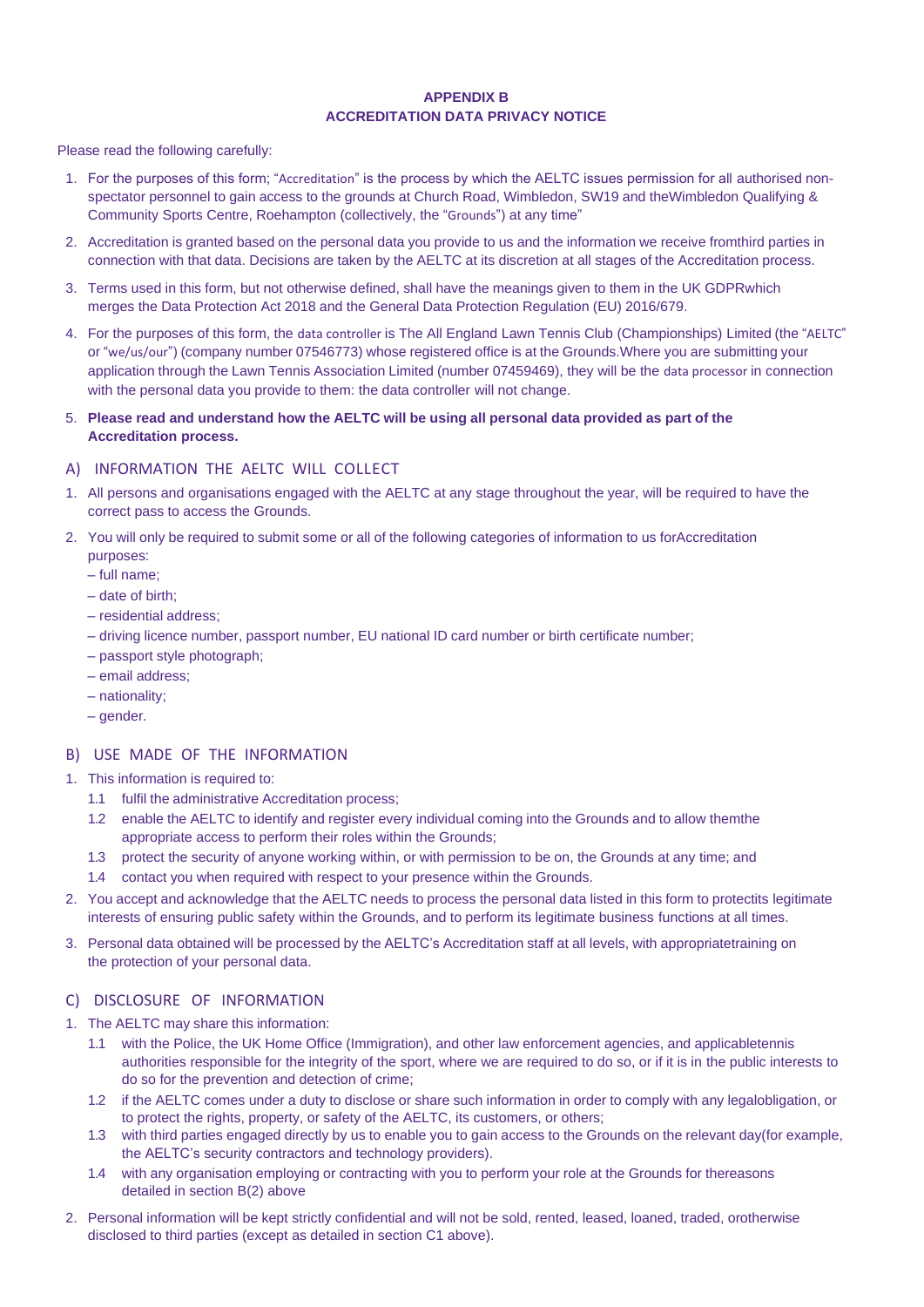## D) STORAGE OF INFORMATION

- 1. Your information is stored on the AELTC's secure servers within the United Kingdom. Only staff with appropriate experience and training have access to the AELTC's secure databases. The AELTC confirms thatit will not transfer any of your information outside of the United Kingdom at any time.
- 2. Information we collect will not be held for longer than is necessary in accordance with the provisions of the UK GDPR. Subject to section D(3) below, we currently hold all personal data for a period not exceeding 5 years fromthe date it is first disclosed, or last updated or verified (whichever is later). This is to enable you to re-apply forAccreditation in subsequent years without having to re-submit all of your personal data again. After this time you will need to re-submit the data.
- 3. Where your application for Accreditation is unsuccessful, or you are refused Accreditation, your personal data will be retained on our systems for 10 years. This is for security purposes and is held should subsequentapplications be submitted in future. Enquiries by data subjects will be dealt with in accordance with the UK GDPR and will be considered on a case by case basis.

5. More information on the rights of any data subject under the UK GDPR is available from the InformationCommissioner's Office ("ICO"): [ico.org.uk](https://ico.org.uk/) or telephone +44 (0)303 123 1113, 09.00–17.00, Monday–Friday.

## E) YOUR RIGHTS

- 1. Subject to some limited exceptions, you have the right under the UK GDPR to access all of your personal data we hold at any time. This right can be exercised in accordance with the UK GDPR. We reserve the right to request specific information from you to enable us to better conduct our searches when complyingwith your subject access requests.
- 2. You also have the right, at any time subject to the limitations set forth in E5 below regarding processingpersonal data for the purposes of Accreditation to Wimbledon events, to:
	- 2.1 withdraw any consent you have given to the AELTC for the processing of your personal data;
	- 2.2 object to how your personal data is processed;
	- 2.3 request that we delete all personal data we hold about you;
	- 2.4 rectify or amend any inaccurate data we hold about you;
	- 2.5 request that we only process your personal data for specific reduced purposes; and
	- 2.6 request that we transfer all of your personal data to another data controller.
- 3. Should you wish to lodge a complaint about the manner in which your personal data has been collected, usedor stored, you may do so in writing at any time. Complaints can be lodged with us directly (see below) or withthe ICO on the details listed at D(5) above.
- 4. Where you wish to exercise any of your rights, you must notify us in writing in advance at [data.information@aeltc.com](mailto:data.information@aeltc.com)[.](mailto:data.information@aeltc.com) We will respond to any requests promptly and as soon as reasonablypracticable upon receipt.
- 5. Notwithstanding E(2) above, you are advised with regard to processing personal data for Accreditation to Wimbledon events, you may not be able to withdraw consent, request that we delete your personal data and or request that we only process for reduced purposes where the personal data is necessary for the purpose(s)the AELTC collected it for (as detailed in section B1 above) or where another legal justification for processingapplies. Where you do legitimately withdraw or restrict your consent, or otherwise object to how we process your personal data, we may be unable to process your application for Accreditation.

### **APPENDIX C OFFICIALS COVID-19 PROTOCOLS (THE "COVID PROTOCOLS")**

#### <span id="page-3-0"></span>**1. Introduction and scope**

- 1.1. These COVID-19 Protocols (the "COVID Protocols") are issued by The All England Lawn Tennis Club (Championships) Limited whose offices are located at Church Road, Wimbledon, London SW19 5AE (the "AELTC", "we" or "us").
- 1.2. All capitalised but as yet undefined terms in this clause [1](#page-3-0) shall have the meaning given to them in clause [2.](#page-4-0)
- 1.3. These COVID Protocols apply, as applicable, to all Officials providing services to The Championships.
- 1.4. **For the avoidance of doubt, these COVID Protocols apply to all Sites.**
- 1.5. **By accepting and signing (electronically) these COVID Protocols, each Official agrees in writing to be bound by, understands and shall at all times comply with these COVID Protocols.**